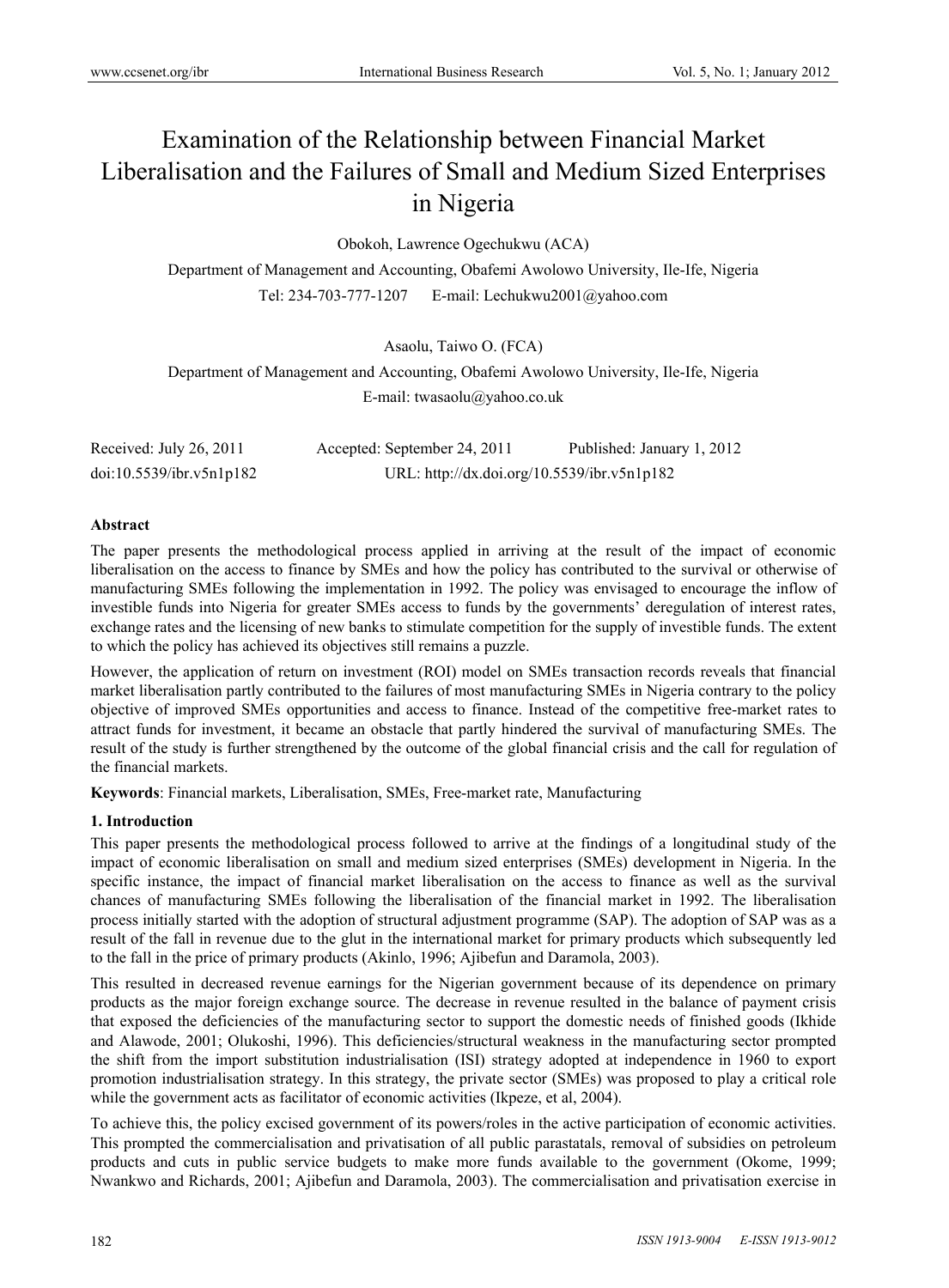addition to cuts in public service budgets translated to the reduction in the budgets for the provision and maintenance of public infrastructure (Lee and Anas, 1992; Adenikinju, 2005).

Further steps taken to restructure the economy to ensure efficiency as recommended by the IMF/World Bank in the reform policy were the liberalisation of trade and the financial markets. The liberalisation of trade was expected to ease the importation of raw materials to boost local production, remove bottlenecks in the importation of finished goods that would provide needed competition in the domestic goods market (Akinlo, 1996). The liberalisation of the financial market also saw the deregulation of interest rates, exchange rates and the removal of restriction on the registration of new financial institutions (Ikhide and Alawode, 2001). The reason was to allow for free entry of new financial institutions into the financial market that would engender competition and make it possible for the introduction of new financial products (Ebhodaghe, 1996; Siddiki, 2000; Obadan, 2006, Hübler, et al, 2008). Furthermore, it was expected to encourage the inflow of investible funds into Nigeria for greater SMEs access to formal sector funds which was not easily accessible prior to liberalisation (Akinlo and Odusola, 2003).

#### **2. The Nigerian Economy and Manufacturing SMEs**

SMEs especially those in the manufacturing sector are regarded as the engine of economic growth in all economies of the world due to their undisputed contributions towards sustainable economic development through job creation and poverty alleviation (Udechukwu, 2003; Amin and Banerjee, 2007). SMEs utilizes local raw materials at the same time provide markets for raw materials to the industrial sector and serves as training ground for local entrepreneurs (Musa and Danjuma, 2007, Obokoh, 2008a). Due to the small size of SMEs, they are more flexible and easily adaptable to market/ environmental changes within a short term in their area of specialisation compared to large firms (Berry, 2002). The same small size advantage also constitutes obstacle to their accessibility to formal sector finance for their operations and expansion (Mambula, 2002; Madill et al, 2006).

This lack of access to formal sector finance tends to undermine their operations and affect their ability to contribute meaningfully to economic growth in recent times (Kyaruzi, 2006). Consequently, most governments in SSA especially Nigeria now recognises the need to provide enabling business environment that would make financial products accessible to SMEs through the liberalisation of financial market (Owualah and Obokoh, 2008). Still, how the policy measures have served and/or undermined SMEs, fiscal and monetary development, the general economic growth and development in Africa, Nigeria in particular is still heavily contested as a result of the mixed reports of the policy (Sachs and Warner, 1995; Rodríguez and Rodrik, 2000; Ikhide & Alawode, 2001; Noorbakhsh and Paloni, 2001; Prasad, et al, 2003; Stiglitz, et al, 2006). The mixed reports is based on the different methodologies applied in the determination of the impact of liberalisation on different economic variables (Rodríguez and Rodrik, 2000; Winters, 2004).

This then necessitates a re-visit and the need to take a critical and more nuanced look at how financial market liberalisation is affecting SMEs, for good or bad. The paper believes that, it is easier to gain a deeper and more robust insight into the dynamics of economic and market relationship from SMEs, and how this, in turn, implicates the Nigerian economy from below. A further reason why the impact of financial market liberallisation on SMEs is of urgent interest is that it impinges, quite significantly, on the informal sector in Nigeria and other countries in Sub-Saharan Africa.

In the light of these backgrounds, therefore, how might we understand the implications of the policy in Nigeria, and elsewhere across Africa using a different methodological approach? How has the implementation of the policy affected the survival of SMEs and the informal sector generally? If indeed financial market liberalisation policy portends adverse effects for SMEs, as witnessed, for instance, in their poor performances and high mortality rates in recent times? How is this, in turn, responsible for some of the challenges facing SMEs, especially in terms of securing funds for their productive?

To answer these questions, the study applied mixed methods of data collection and analysis that tapped on the strengths of both quantitative and qualitative methods, besides utilizing SPSS version 16, spread sheets and content analysis to analyse the data for the study. So the aim of this paper is partly to present the methodological approach followed in the determination of whether the financial market liberalisation in Nigeria has any link with the failures/ poor performances of manufacturing SMEs and the high mortality rates associated to SMEs after the implementation of the policy. The study was carried out in Lagos state of Nigeria because the state is the industrial hub of Nigeria with the highest concentration of SMEs and covers the period 1980 to 2006.

### **3. Review of Related Literature**

The liberalisation policy in Nigeria is based on the McKinnon & Shaw (1973) theory that financial market liberalisation enables efficient allocation of scarce capital to the benefits of the rest of the economy if the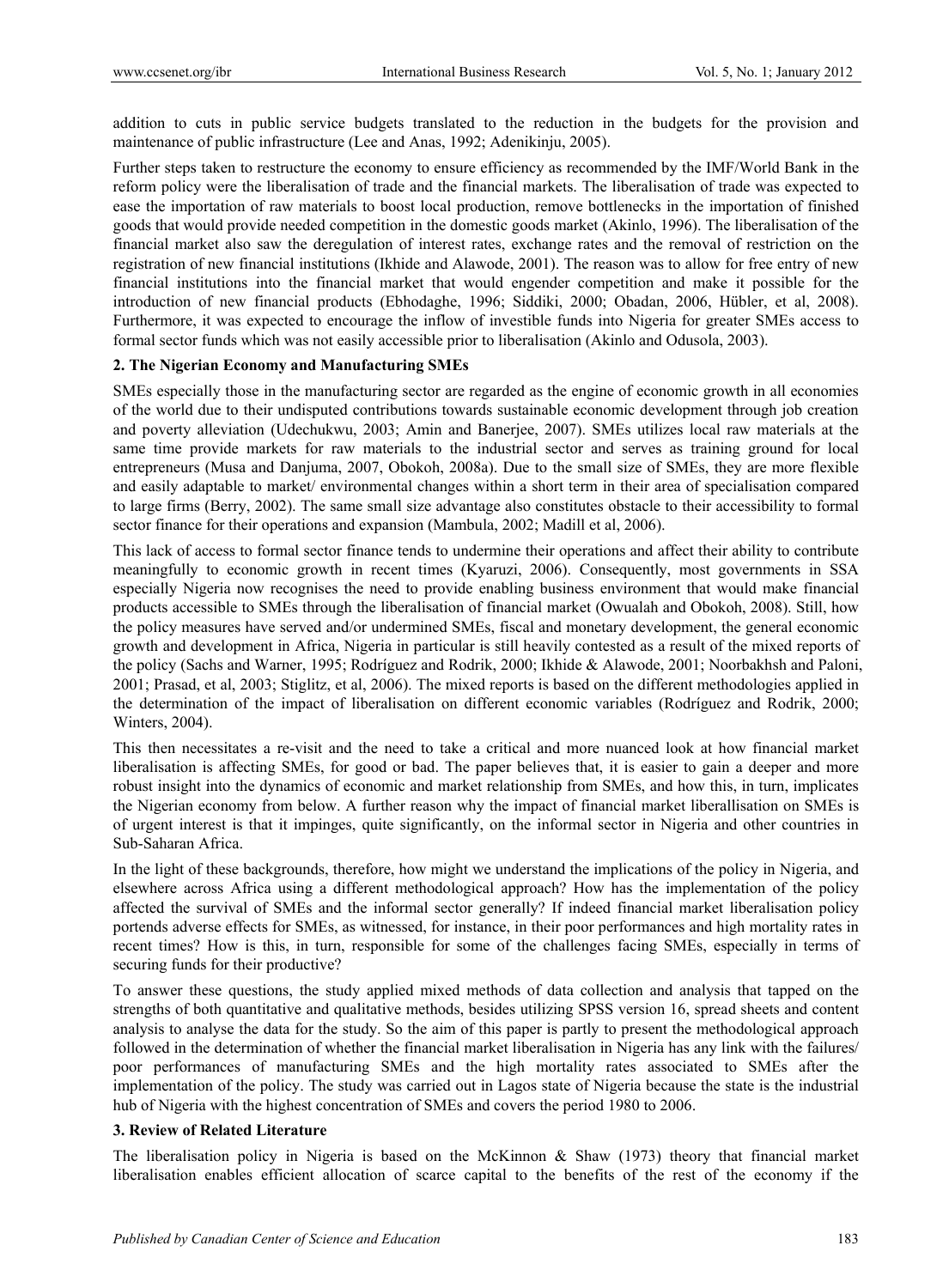government allow deposit rates of interest to be the competitive free-market rates. The deregulation of interest rate was aimed at making market forces determine the market rate of interest because it was postulated that markets function more efficiently without government intervention (McKinnon, 1973, Shaw, 1973). This was expected to improve the mobilisation of funds within the domestic informal sector and attract new investible funds from abroad due to the ensuring high interest rates of deregulation. The philosophy then was that, with the mobilisation of more funds from within and abroad, the saturation of the financial market with investible funds would eventually force interest rates down and make funds accessible to both local investors-SMEs and large businesses (Fry, 1988; Henry, 2003).

This has been argued in the literature as unworkable on the grounds that financial market is not like the goods market where excess supply over demand forces down prices (Stiglitz, 2000). The high interest rates will only attract speculative money from abroad and cause distress in businesses that would lead to economic crisis when the money that rushed into the country as a result of high interest rates rushes out of the economy with the slightest sign of crisis (van Wijnbergen, 1985; Stiglitz, 2004). And that government intervention is necessary because of the pervasive market failures in the financial market and the need to protect the market from particularistic interests (Stigligz, 1998; Zhang, 2006).

Van Wijnbergen (1982) and Taylor (1983) noted that the increase in the total real supply of credit depends on higher deposit rates, the required reserve ratio and on whether the increased holdings of real money balances come mainly from direct lending in the curb market. And as the deposit rate of interest increases, there is the willingness and high propensity for people to deposit their money and these reduces demand for currency and curb market loans. If substitution of deposits for currency holdings is less important than substitution of deposits for curb market loans, then the total supply of working capital will fall and the curb market interest rate will rise. Taylor (1983) and Van Wijnbergen (1982) concluded that financial liberalization is likely to reduce the rate of economic growth by reducing the total real supply of credit available to business firms in real life situations.

Reports have it that certain countries, especially in Asia experienced higher savings and investments after the liberalization of the financial sector which encouraged high interest rates (Khatkhate, 1988), but other studies report failures for some economies that undertook financial liberalization (Larrain, 1989; Hellmann, Murdock and Stiglitz, 2000). Those countries in the later category suffered considerable macroeconomic instability, massive capital flight and widespread bank failures following financial liberalization (Hellmann et al, 2000; Ikhide and Alawode, 2001; Stiglitz, 2000, 2004).

Stiglitz and Weiss (1981) also observed that high interest rate increases the risk of lending to firms. According to Stiglitz (2002), in a country where many firms are highly leveraged, high interest rates do not only weaken the banking system and induce corporate distress; they reduce the ability and willingness of lenders/ financial institutions to lend. Mussa (2000) asserted that financial liberalization had significant adverse effects on less developed countries that were not adequately prepared for it. This is in terms of proper sequencing and setting up of economic structures upon which the policy can function effectively (Mailafia, 2006; Bello, 2007).

Some of the pre-conditions that were supposed to be met such as standard fiscal and monetary policies that should ensure low fiscal deficits and inflation rates; stable and competitive exchange rates with sufficient foreign exchange reserves; a solid financial system supported by effective regulatory and supervisory mechanism were not in place before the implementation of the policy (Obadan, 2006; Emeseh, et al, 2010). In fact the Nigerian government methodology of the economic reform according to Ayadi and Hyman (2006) took a sudden approach because so many economic policy changes were undertaken within a short time. The pre-conditions were even not achievable at the time because Nigeria was experiencing adverse balance of payment crisis when she liberalised her capital account (Obokoh, 2008b).

Furthermore, to facilitate the liberalised trade and capital account convertibility, the government also deregulated the exchange rates to make the naira float according to the dictates of market forces (Akinlo, 1996; Schneider, 2000). The reason was to depreciate the 'over valued' naira to its appropriate value that would make imports more expensive. This was envisaged would encourage local production and consumption of made in Nigeria products thereby stimulating cheap made in Nigeria exports due to the devalued naira (Ajibefun and Daramola, 2003).

In this regard, devaluation has been argued to be an inefficient policy tool to encourage exports due to globalisation of trade that has increased international trading markets (Reinhart, 1995; Obokoh and Ehiobuche, 2011). In addition, it was suggested that the import elasticity of demand for imported goods for the devaluing country must be greater than one for devaluation to be effective export stimulating instrument (Le and Tran, 1995; Akinlo, 1996; Pham and Nguyen, 1999). Apart from these, a nation's competitive advantage in the international business environment such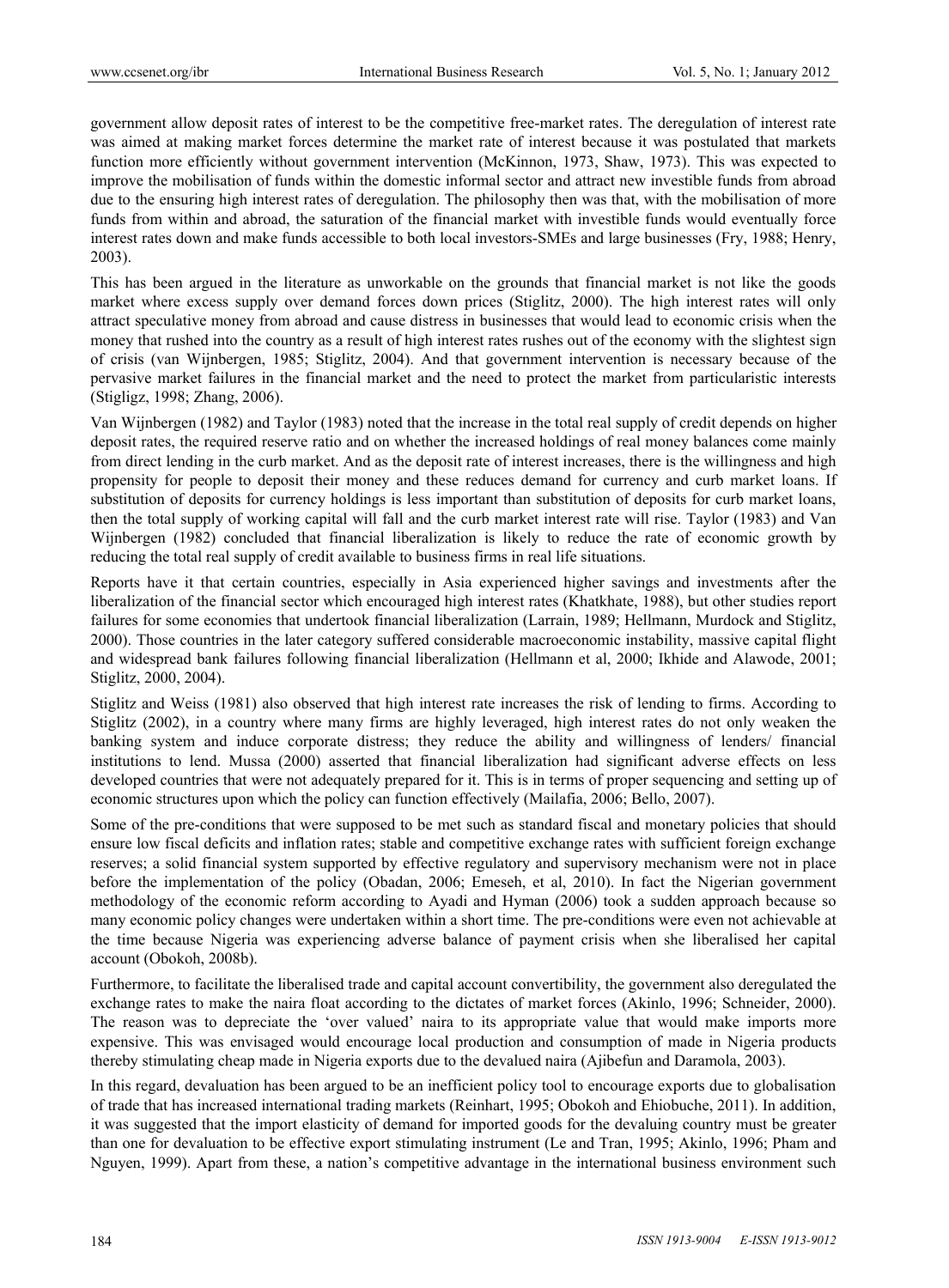as its resources and infrastructure (Porter, 1990) ought to be considered before applying devaluation as an export encouraging instrument.

In the case of Nigerian, it appears that both the IMF/World Bank and the Nigerian government did not put into consideration the state of the industrial sector and its dependence on imported raw materials for production (Akinlo and Odusola, 2003). This is because after the adoption of the floating exchange rates, there was a general increase in price level which subsequently led to the fall in the purchasing power of Nigerians (Dawson, 1994; Ekpenyong, 2002). The poor purchasing power translated to reduced patronage of domestic manufacturers. Besides, the liberalisation policy precluded the government from the active participation in economic activities which necessitated the commercialisation and privatisation of public parastatals. This prompted the neglect of infrastructures such as electricity, supply of water and good roads which the government had hoped for private investors that never materialised (Lee and Anas, 1992). The lack of interest by private investors in addition to the cuts in budget for the maintenance of these infrastructures led to the deplorable state of infrastructure in Nigeria. The poor state of infrastructure then translated to the self-provision by manufacturing SMEs which in turn adversely affected their costs of operation (Lee and Anas, 1991; Adenikinju, 2005).

# **4. Methodology of the Study**

The study used mixed method of data collection and analysis that tapped on the strengths of both quantitative and qualitative approach that incorporated both quantitative (questionnaire survey) and qualitative (semi-structured interview) data (Morgan 1998; Creswell et al, 2003). The primary source of data represented sampled manufacturing SMEs' perspectives of the impact of financial liberalization policy on their businesses. The study then triangulated the primary data collected from both questionnaires and semi-structured interviews sources with the secondary data from the Central Bank of Nigeria (CBN). Statistical Packages for Social Science (SPSS) 16 and return on investment (ROI) model were used as the instruments of analysis.

The decision to apply mixed methods was driven by the research objectives which was informed by the identified research problems and the need to avoid the methodological problems of previous studies as observed by some scholars such as Rodriguez and Rodrik (2000); Agrawal (2004); Winters (2004) and Stiglitz (2000, 2002, 2004). Besides the economic liberalisation policy regarding interest rates, exchange and privatization that precludes the government from direct participation in the provision of infrastructures has had a wide economic impact which makes it necessary to evaluate these economic variables empirically using micro level data from SMEs.

Questionnaires were the research instrument used for the collection of the quantitative primary data administered to 500 manufacturing SMEs, while the qualitative data instrument was the semi-structured interviews administered to 69 of the 100 SMEs that were purposively selected for the semi-structured interview (Ikhide and Yinusa, 1998; McEvoy and Richad, 2006; Ivankova et al, 2006). The secondary data was collected through statistical compilation of panel data from the CBN records and transaction data of the 69 respondents' SMEs to complete the mixed method.

#### *4.1 Description of Data Collection Instrument*

This section describes the data collection instruments, namely the questionnaires and the semi-structured interviews and the justification for the use of both instruments for the collection of data in this study.

# *4.2 Questionnaires*

The questionnaire was divided into seven sections with each section dealing with each variable that was identified by this study as affecting the performance of manufacturing SMEs in Nigeria which the study sets out to explore. The questionnaire sought the following data from sampled firms: characteristics and profile of the firm; their source of finance before and after the implementation of the liberalization policy; their perception of state of infrastructure; the effects of exchange rate deregulation on their business; the effects of interest rates on their operation and if the deregulation of the interest rates helped to ease their accessibility to finance; their perception of the level of technological development in Nigeria and if the level of technological development in Nigeria affected their operation; and their perception of government support and how adequate are the government support to their operation in the liberalized environment of Nigeria.

The questions were followed by a range of options for which the firms had to tick the option that is most appropriate to them and if otherwise they were met to specify. Since it was not possible to get all the information using this method, the study also used a six point Likert scale to measure the perception of the sampled SMEs on certain issues. The likert scale was to ascertain the perception of the respondents' views on the effects of interest rates charged by the informal money lenders. The decision to employ a six point Likert scale was informed by the outcome of the pilot study. During the pilot study, almost all the participants either avoided or gave evasive answers to questions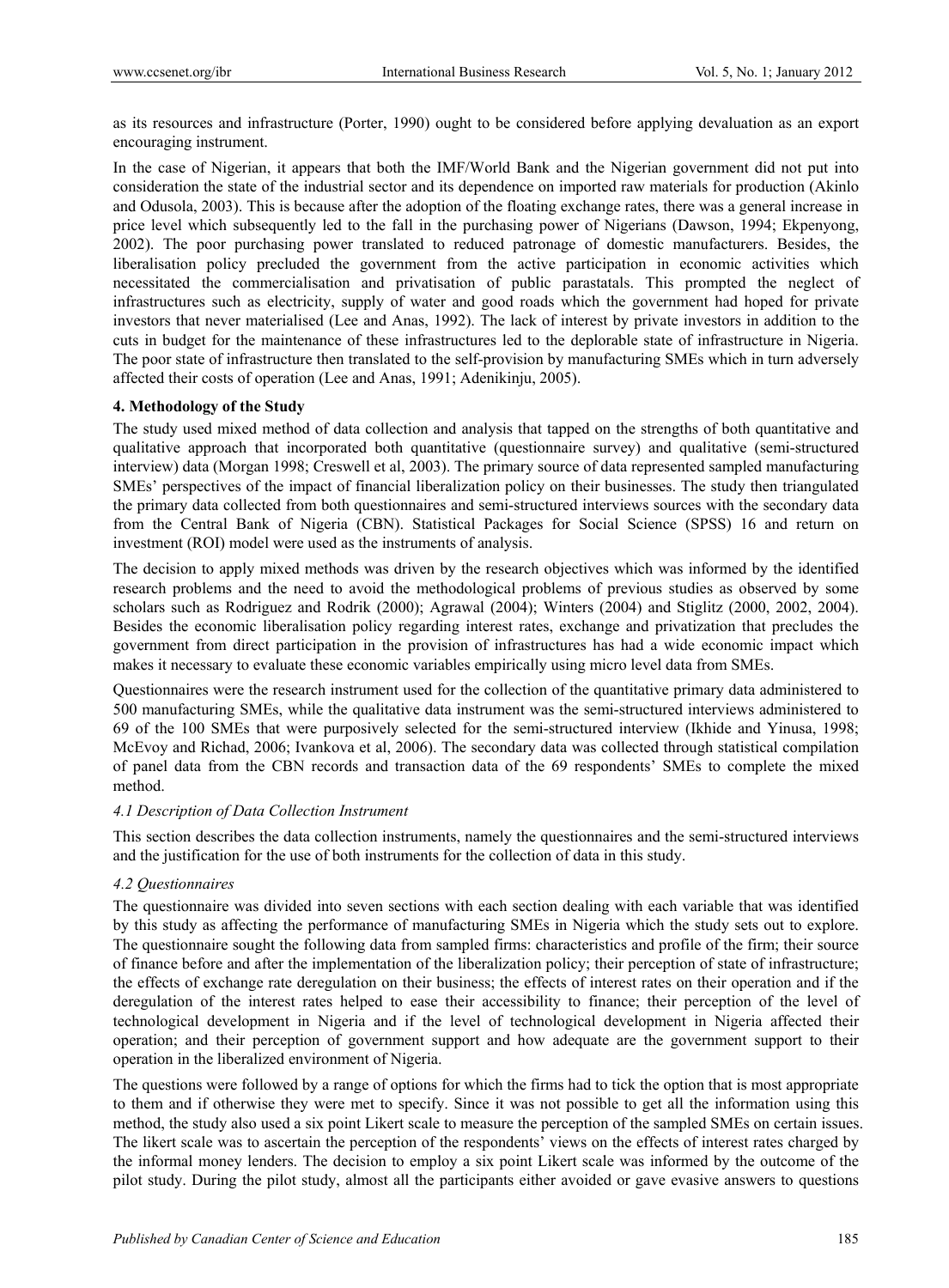that bothered on the effects of the deregulated interest rates and the exchange rates on their business performance respectively.

Apart from these, most of the respondents were unwilling to give specific information on their business, but were happy to give information on general terms about the impact of the interest and exchange rate deregulation on business operation in general (De Vaus, 2002). They also did not want to paint a picture of failing business fortunes because they were skeptical about the information falling into the hands of their competitors. Furthermore, this method was also the only means of eliciting information on those businesses that have gone out of operation within the manufacturing sector and the reasons for their failure at the time of carrying out the survey (Watson and Everett, 1999). It was not possible to locate the owners of those businesses that have gone out of business for their participation in the survey. This is because there is currently no data base of failed businesses in Nigeria where one could get the contact details of the owners of failed businesses. Attempts were made to get this information from the office of the Nigerian Association of Small and Medium Enterprises (NASME) located in Lagos, but we were told they do not have information on failed businesses.

For the purpose of clarity and ease of interpretation, the six point Likert scale of 'strongly agree', 'agree', 'neither agree nor disagree', 'disagree', 'strongly disagree' and 'not applicable' was collapsed into a three-point Likert scale of 'agree', 'disagree' and 'not applicable' by summing the responses that convey similar meaning together (De Vaus, 2002). The 'neither agree nor disagree' was grouped together with 'not applicable' because both options do not affect the outcome of the result as it assumes neutrality. The 'not applicable' option was included to cater for those respondents that have not started their business as at the time economic liberalisation was implemented and wanted to remain neutral or did not want to participate in a particular question in the questionnaire.

#### 4.2.1 Justification for the use of Questionnaire Survey

The questionnaires made it possible to cover a large number of manufacturing SMEs and for the findings to be generalisable based on purposive random sampling of the 500 sample size which yielded a response rate of 430 with 369 valid responses. The questionnaires helped to maximize the possibility of the respondents answering the questions in similar manner and to achieve similar results due to the standardized questions. The questionnaires were pre-tested and found to be able to capture the poor performance of the manufacturing SMEs when the data from the pilot questionnaire survey were analysed.

#### *4.3 Semi-Structured Interviews*

The semi-structured interviews were used to obtain detailed and retrospective changes in the business environment over the last 12 years and how the liberalization policy has affected manufacturing SMEs in Nigeria. The semi-structured interviews also helped in collecting information that was not possible to collect with the questionnaires. The semi-structured interviews contained questions that solicited information about the sales/turnover, profits, operating costs and assets figures of respondents'. It was from this information that the ROIs for the various years were computed and used to carry out the comparison with the interest rates (cost of capital) from the CBN data.

The interview data for the study was restricted to 12 years because the 12 years period was the most accurate and up to date data that could be obtained from the 50 SMEs out of the 69 SMEs interviewed for this purpose. The initial plan was to obtain transaction data from 1980 to 2006 so as to enable comparison of the performance of respondents before and after economic liberalisation. Unfortunately, only 9 out of the 369 valid respondents were in existence before the liberalisation policy. Even some of the older SMEs did not have accurate or up to date information beyond the 12 years cut-off mark chosen for the analysis. The non availability of data beyond 12 years from the participants was partly the reason for the 12 years cut off mark. A small number/percentage of those firms that were in existence before the liberalisation policy indirectly explains or gives a picture of the rate of survival/survival chances of manufacturing SMEs despite the policy reforms that were aimed at their development.

#### 4.3.1 Justification for Using Semi-Structured Interviews

It was useful for the in-depth study of the transaction records of the 69 manufacturing SMEs that participated in this stage of the study because of the individual firms' information that were provided. It was useful in describing complex phenomenon of the inter-play of interest rates, exchange rates, the cost effects of the lack of infrastructure, competition from established manufacturers and SMEs chances of survival under a liberalized economy.

#### *4.4 Pilot Study*

Prior to the questionnaire survey and semi-structured interview, a pilot survey was conducted on 50 manufacturing SMEs operating in Ibadan, Oyo State of Nigeria in November 2006. All the firms filled out and returned their pilot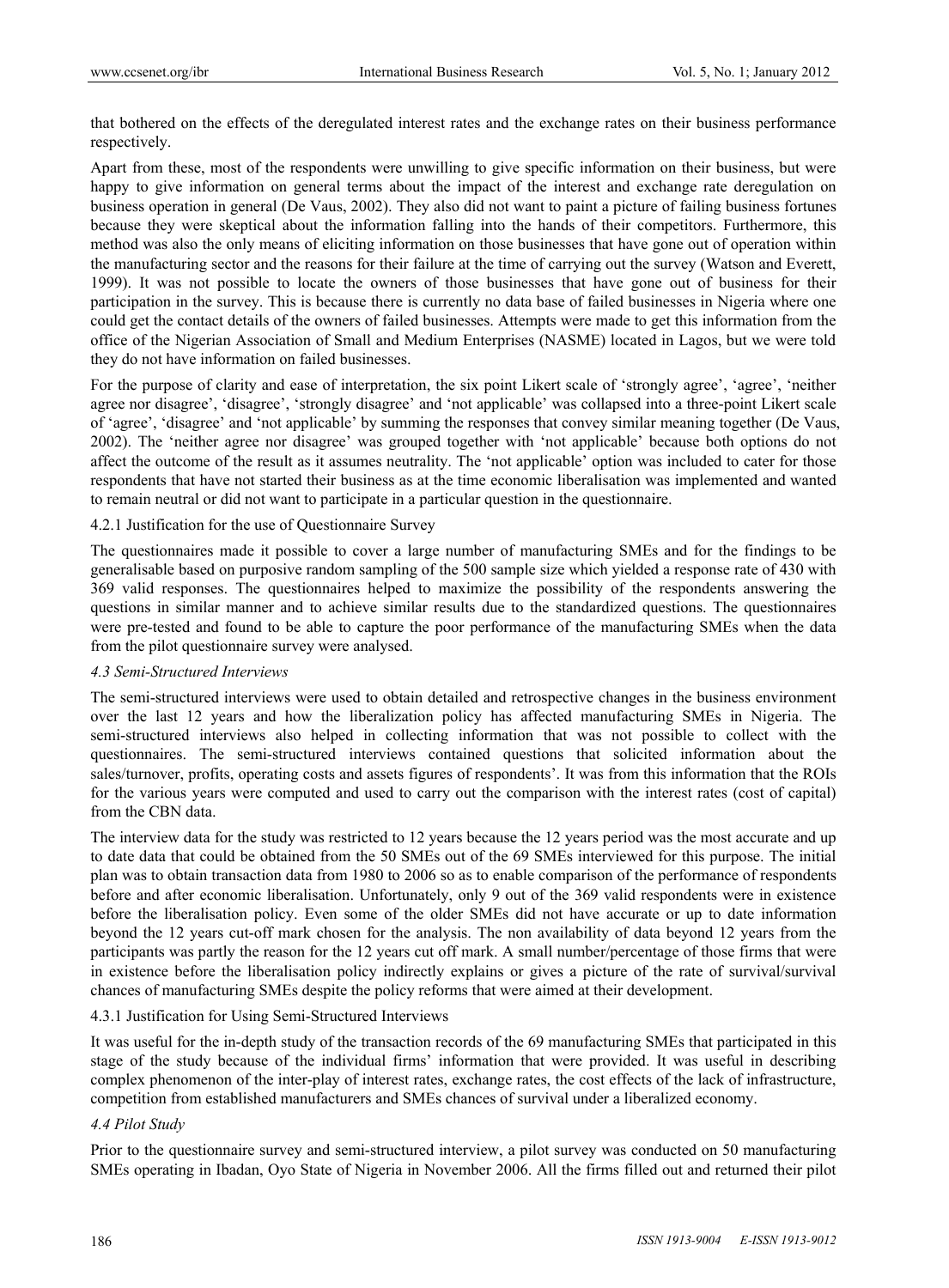questionnaires with a lot of blanks as some of the questions were not answered by the firms. The reason for undertaken the preliminary pilot survey was to validate and test whether the survey questionnaire designed for the study was properly constructed to capture the information needed to answer the research questions, and achieve the research objectives in view of the theoretical framework of the study. It was at the pilot stage that it was observed that most of the SMEs that participated were not comfortable giving out certain information such as sales, profit and cost figures which were vital for the attainment of the study's objectives.

This observation partly informed the amendments in terms of reframing; reducing the number of questions and the removal of some of the areas most SMEs were not comfortable with. As a result, the decision to use semi-structured interviews to support the questionnaire survey was arrived at. The semi-structured interview enabled us to specifically request information that could not be obtained through the questionnaires. It is pertinent to state that it was the information garnered from the pilot survey that laid the foundations for the development of the mixed method design for the data collection of this study.

#### **5. Presentation of Results**

The data collected using mixed methods provided the information to support the holistic review of the impact of financial market liberalisation policy on manufacturing SMEs on the backdrop of the cut in public infrastructure budgets.

# *5.1 Analysis of the Aggregate of 50 manufacturing SMEs Return on Investment (ROI)*

The aggregate of the ROI of the 50 manufacturing SMEs were used to holistically ascertain how the two independent variable (interest and inflation rates) impact on the ROI of the interviewed SMEs. The ROI is the measure of investment appraisal use to measure the performance of divisional managers in a decentralised organisation where each manager is accountable for investment and profits. Here each of the SMEs taken to be a division independent of each other with regard to investment decisions. The investment decisions were assumed to be made in the best interest of each division for the purpose of making profit and staying in business. The interest rate is very important in the use of ROI as a measure of performance because it is the investors reward for the use of their fund or the cost of capital (COC) pay to the investor for the use of their funds. This is determined by market forces in line with liberalisation with inflation rate floating freely according to market condition.

In computing ROI, the study did not adjust for the depreciation of the naira and inflation since it was using profit and asset figures to compute for ROI from the point of view of the SMEs who would have felt justified continuing in business since their ROI is above cost of capital (interest rate). It is also assumed that depreciation and inflation affected the value of asset and profit of the SMEs in the same way. Although Akinlo (1996) adjusted for depreciation and inflation in order to demonstrate that the high profits posted by manufacturing industries after the introduction of structural adjustment programme (SAP) in Nigeria, which later metamorphosed to liberalisation were due to inflationary effects.

The computed ROI from the asset and profit of interviewed SMEs as shown in table 1 responds negatively to interest rates and inflation. It shows that the higher the interest rate and the inflation rates, the lower the ROI and the lower the interest and inflation rates, the higher the ROI. This trend ironically obeys the law of demand which ordinarily a rational SMEs would have preferred a stable ROI. On the surface the aggregate ROI of the 50 SMEs looks encouraging because it still provide some positive margin of safety (MOS) from the market interest rate with the exception of 1995, 2002 and 2004 when the MOS were negative. The margin of safety within the context of this study is the difference between ROI and interest rate and the level below which SMEs ROI must not fall below so as not to discourage owners of business from continuing in business.

# *5.2 Analysis of the Aggregate of 25 SMEs Partly Financed by Owners Funds and Retained Profit*

This section analyses the group of 25 manufacturing SMEs that financed their operations using owners' funds and retained profits from their business over the years. It was gathered during the interview from the SMEs, that they had in the past secured loans from either the informal or formal sector as the report of the questionnaire also indicates, but have liquidated the loans because of the cost of servicing these loans. While some in this group said they tried but could not secure loans and were able to take advantage of suppliers' credit facilities which allows them some period of grace before paying for their raw material purchases without paying interest. Even when they were facing liquidity problems they were able to negotiate extension of payment dates to the suppliers for raw material purchases.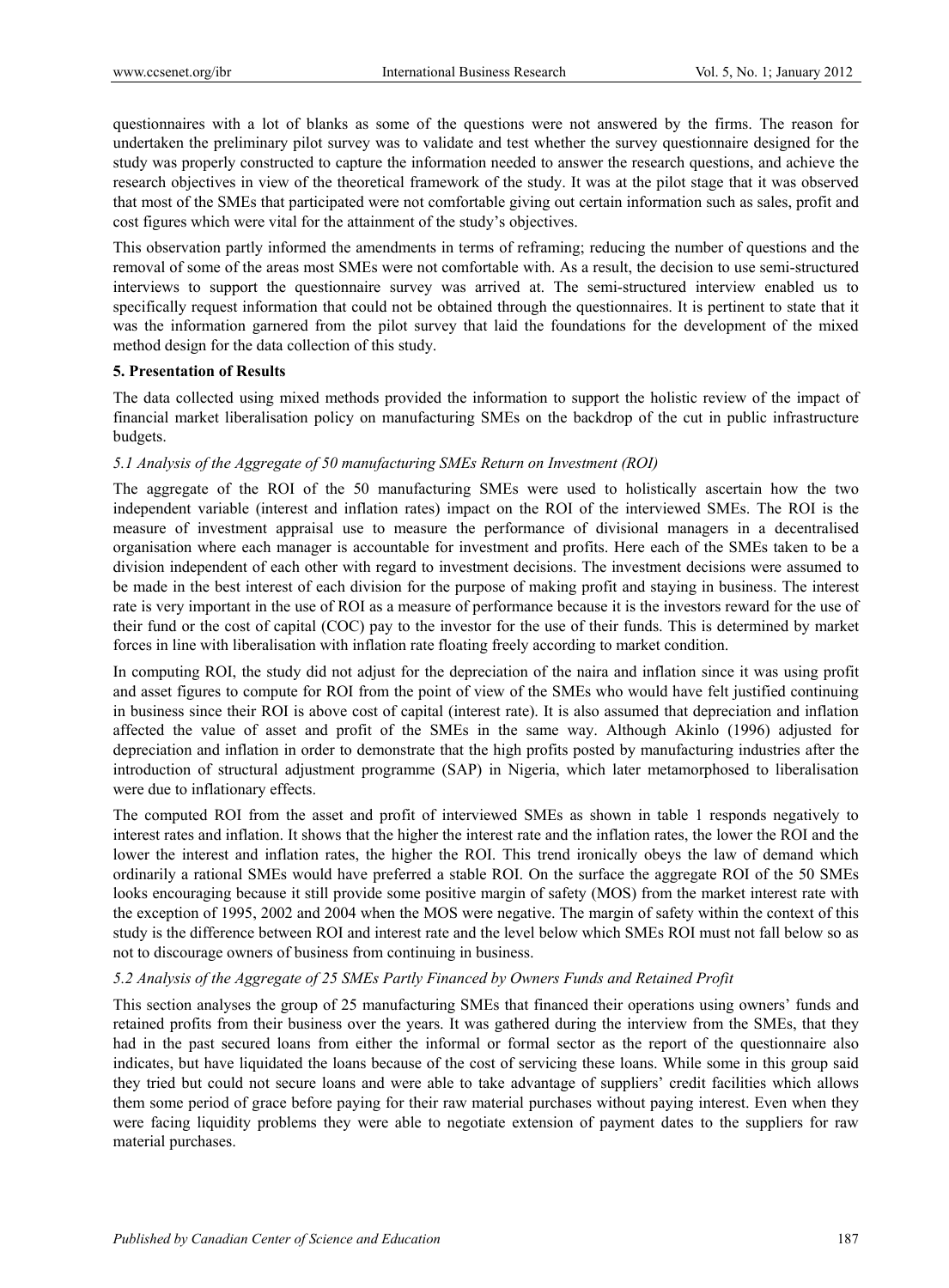The computed ROI of the 25 SMEs that financed their operations with owners' funds and retained profits, from their business was used to compare the ROI of the 50 SMEs. The slight difference is in 1995 when the ROI for the 25 SMEs showed a negative value with the 50 SMEs and also in 2002.

#### *5.3 Analysis of the Aggregate of 25 SMEs Partly Financed by Owners Funds and Loans*

The ROI for this group was also computed using the aggregate assets and aggregate profits posted for each year by the 25 manufacturing SMEs that their operations are partly financed by owners' funds and loans. The difference between the ROI and the interest rates for each year gave the MOS. From the table, it was observed that except for 1997, 1999, 2000 and 2006 years of operation, the computed MOS for this group of SMEs were all negative. The worst years of the MOS were 1995, 2002 and 2004 when the interest rates ranged from 19.47% to 20.48%. Apart from inflation and the naira depreciation, the factor that affected these SMEs most is the interest rates. Since they were partly financed by loans or credit facilities which they had to pay interest on every month or annually as the case may be, the cost of operation increased by the financial cost or the cost of borrowing which is the interest rate on the loan facility. This was unlike the first group that were most affected by the inflation rate and depreciation of the naira. In other words, this group of SMEs that financed their operation with owners' funds and loans were worse hit by the deregulation of interest rates and the depreciation of the naira.

It was observed from the computed ROI of the 50 manufacturing SMEs and the ROIs computed when the 50 SMEs were split into two groups that the first 25 SMEs ROI does not give an impressive performance. For the fact that the 25 SMEs that financed their operation with owners' funds and retained profits show a better performance than the other group that their operations were partly financed by owners' funds and loans does not put them above market and environmental risk. The MOS as can be seen in table 2 are still too small to cater for dividend assuming these businesses were to pay dividends to shareholders.

# *5.4 Discussion of Results*

The results of the analysis of this study revealed a lot of contradictions with the predictions of the theories behind financial market liberalisation in Nigeria and the envisaged policy outcomes. These contradictions include:

The interest rate deregulation negatively affected the performance of sampled SMEs. This was confirmed by the survey and operational costs of SMEs. A critical look at the interest rates differentials between Nigeria and the countries in the table 4 clearly shows that manufacturing SMEs in Nigeria stand no chance of competition with manufacturers from those countries. Their cost of finance is very low compared to that of SMEs in Nigeria. From the survey, the respondents that still had loan obligations stated they are finding it difficult to met the interest payments.

The deregulation of exchange rates did not discourage the importation and consumption of imported finished goods in Nigeria instead it increased the cost of financing raw materials from both local and international sources. This also significantly affected SMEs performance and is linked to one of the reasons why some SMEs changed their business objectives from manufacturing to retail business. This is because most of the sampled SMEs stated that it was cheaper to import than to manufacture the same product in Nigeria.

The financial market liberalisation did not solve the problem of access to finance for SMEs despite the increase in the number of financial institutions. It was observed from the analysis that the number of SMEs that had access to formal finance decreased after the implementation of the liberalisation policy. In fact the high interest rates was the reason given for the lack of interest in seeking formal or informal finance for their operations as most of the participants in the semi-structured interviews believed that it was better to rely on their retained profits for their operations. This they claimed was a better means of cutting down their operational costs.

Some economic constraints such as lack of access to modern manufacturing equipment due to low level of technology in Nigeria, absence of infrastructure and special SMEs funds faced by SMEs before liberalisation still persists after the implementation of the policy. The problem of infrastructure was even more compounded with the cut in the budgets for the provision of public utilities by the government. This is evidenced by the present deplorable state of infrastructure in Nigeria. The deplorable state of infrastructure has also significantly affected SMEs costs and their competitiveness because they had to embark on self-provision of some of these infrastructures. Furthermore, 85% of sampled SMEs reported that they were yet to benefit from the promised government support for SMEs due to corruption and favouritism on the part of government officials in charge of the programmes.

#### **6. Concluding Remarks**

Base on the questionnaire survey and the semi-structured interviews results, this study concludes that financial market liberalisation policy that was meant to encourage the private sector hence manufacturing SMEs negatively impacted on their performance and survival in Nigeria. In other words, the policy partly contributed to the failures of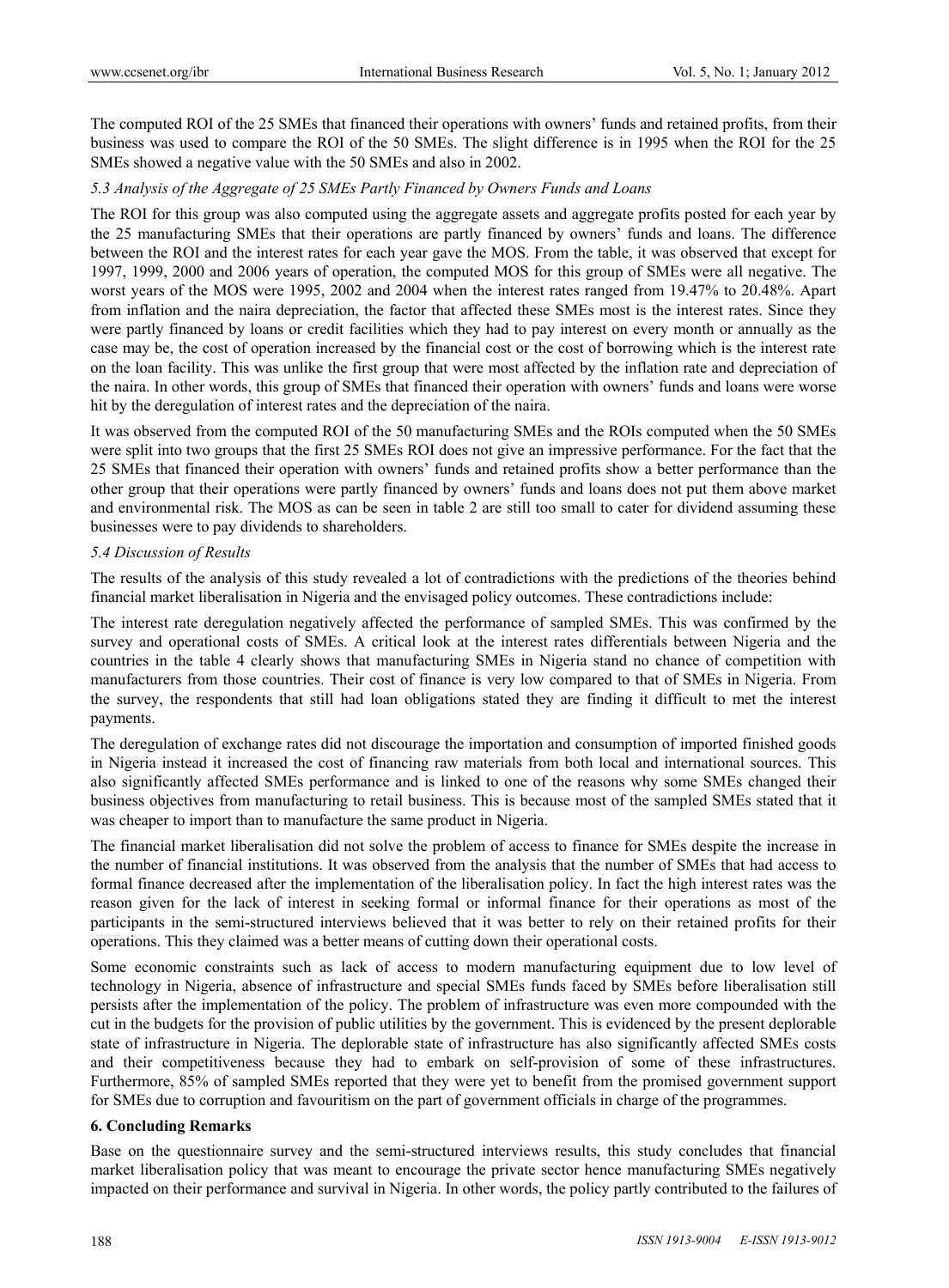most manufacturing SMEs in Nigeria contrary to the policy objective of improved SMEs opportunities and access to finance. Instead of the competitive free-market rates to attract funds for investment as postulated by McKinnon & Shaw (1973), it became an obstacle that partly hinders the survival of manufacturing SMEs. The result of the study is further strengthened by the current global financial crisis and the call for regulation of the financial markets by some financial analysts in line with Stiglitz (1994; 2004) market failure rationale for government intervention.

#### *6.1 Implication*

The efficient allocation of financial resources and proper functioning of the financial market cannot be complete without government intervention. For the policy to have meaningful impact on private sector growth in Nigeria and other SSA countries, the government need to re-adjust and review the present policy of unregulated interest rates and floating exchange rates. In addition to taking appropriate steps in solving the infrastructure problems manufacturers faced by the increase in budgetary allocation to the maintenance and expansion of infrastructure in Nigeria.

# **References**

Adenikinju, A. (2005). Analysis of the Cost of Infrastructure Failures in a Developing Economy: The case of the Electricity Sector in Nigeria. AERC Research Paper 148, African Economic Research Consortium, Nairobi.

Adedipe, B. (2006). Capital Account Liberalisation: What Options for Developing Countries? *Central Bank of Nigeria Economic and Financial Review*, 44(4), 63-87.

Agrawal, P. (2004). Interest Rates and Investment in East Asia: An Empirical Evaluation of Various Financial Liberalization Hypotheses. *Journal of Development Studies*, 40(3), 142-173. http://dx.doi.org/10.1080/0022038042000213238

Ajibefun, I. A., & Daramola, A. G. (2003). Efficiency of Microenterprises in Nigerian Economy. AERC Research Paper 134, African Economic Research Consortium, Nairobi.

Akinlo, A. E. (1996). The Impact of Adjustment Programme on Manufacturing Industries in Nigeria, 1986 1991: A Sample Study. *African Development Review*, 16, 73-93.

Akinlo, A. E., & Odusola, A. F. (2003). Assessing the Impact of Nigeria's Naira Depreciation on Output and Inflation. *Applied Economics*, 36(6), 691-703. http://dx.doi.org/10.1080/0003684032000056823

Amin, M., R. & Banerjee, S. (2007). Constraints and Contingencies of the Small Business: A Comparative Perspective. *International Business & Economics Research Journal,* 6(9), 59-66.

Ayadi O. F., & Hyman, L. (2006). Financial Liberalization and Price Rigidity in the Nigerian Banking System. *Managerial Finance*, 32(7), 557-568. http://dx.doi.org/10.1108/03074350610671557

Bello, W. (2007). The Post-Washington Dissensus. Foreign Policy in Focus. [online] Available: http://www.fpif.org. (July 21, 2007)

Berry, A. (2002). The Role of the Small and Medium Enterprise Sector in Latin America and Similar Developing Economies. *Seton Hall Journal of Diplomacy and International Relations*, 104-119.

Creswell, J. W., Plano Clark, V. L., Gutmann, M., & Hanson, W. (2003). Advanced Mixed Methods Research Designs. *Handbook On Mixed Methods In The Behavioral And Social Sciences*, eds. A. Tashakkori and C. Teddlie, 209–40. Thousand Oaks, CA: Sage.

Dawson, J. (1994). Responses to Adjustment - the Marginalization of Small Enterprises in Nigeria*. Small Enterprise Development*, 5(2), 18-24. http://dx.doi.org/10.3362/0957-1329.1994.015

De Vaus, D. (2002). *Surveys in Social Research. Fifth Edition Routledge*. London: Taylor and Francis Group.

Ebhodaghe, J. U. (1996). Distress management and prevention strategies for the Nigerian banking system. Nigeria Deposit Insurance Company Quarterly.

Ekpenyong, D. B. (2002). Performance of Small Scale Enterprises in Nigeria during the Structural Adjustment Programme Implementation: Survey Findings. *Journal of Financial Management & Analysis*, 15(1), 38-50.

Emeseh, E., Ako, R., Okonmah, P., & Obokoh, L. O. (2010). Corporations, CSR and Self Regulation: What Lessons from the Global Financial Crisis. *German Law Journal,* 11(2), 230-258.

Fry, M. J. (1988). *Money, Interest, and Banking in Economic Development*. Baltimore, Johns Hopkins University Press.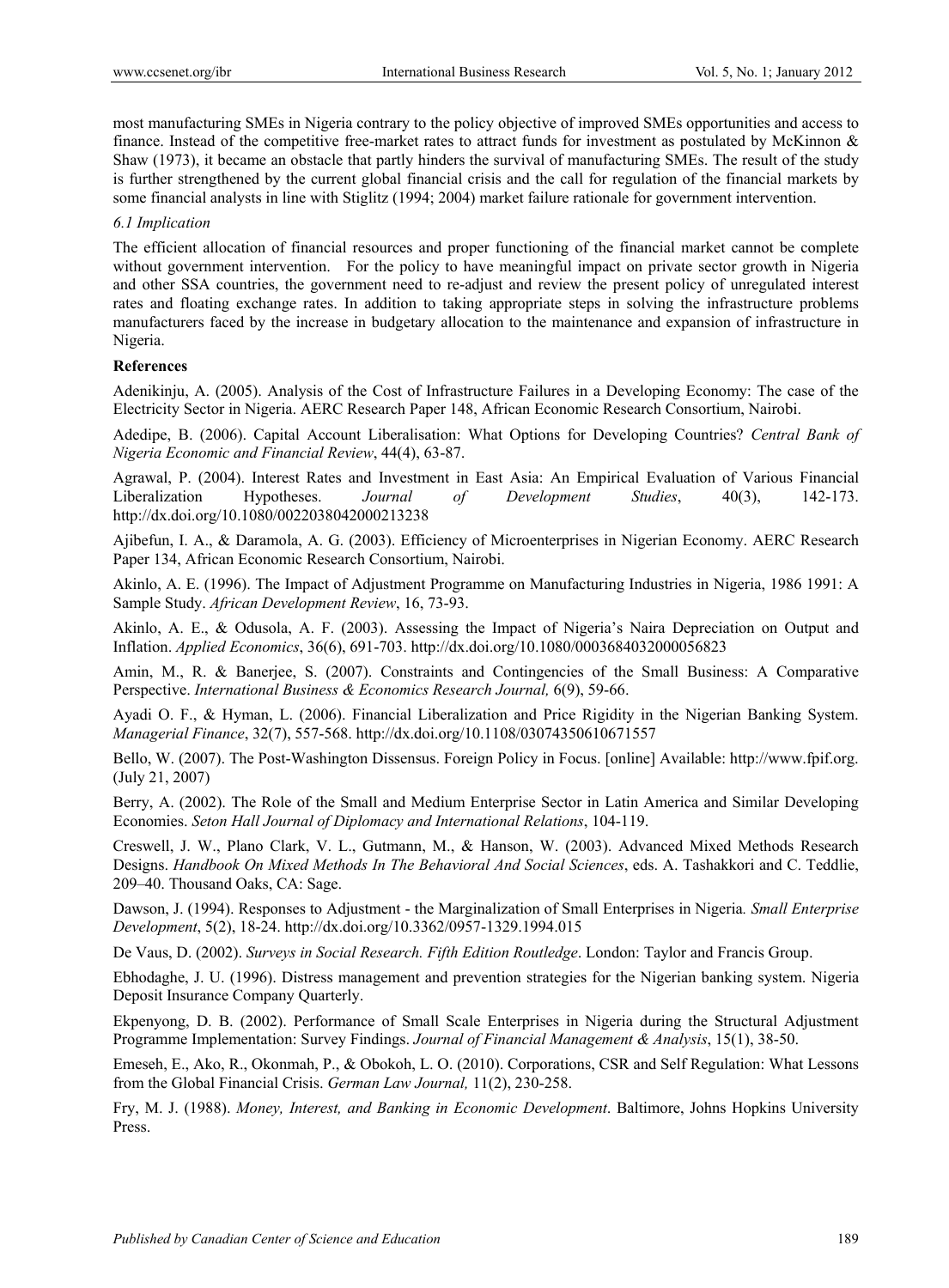Hellmann, T. F., Murdock K. C., & Stiglitz, J. E. (2000). Liberalization, Moral Hazard in Banking, and Prudential Regulation: Are Capital Requirements Enough? *The American Economic Review,* 90(1), 147-165. http://dx.doi.org/10.1257/aer.90.1.147

Henry, P. B. (2003). Capital Account Liberalisation, the Cost of Capital and Economic Growth. *The American Economic Review*, 93(2), 91-96. http://dx.doi.org/10.1257/000282803321946868.

Hübler, O., Menkhoff, L. & Suwanaporn, C. (2008). Financial Liberalisation in Emerging Markets: How Does Bank Lending Change? *The World Economy*, 393-415.

Ikhide, S. I. & Alawode, A. A. (2001). Financial Sector reforms, Macroeconomic Instability and the order of Economic Liberalisation: The Evidence from Nigeria. AERC Research Paper 112. *African Economic Research Consortium*, Nairobi,

Ikhide, S. I., & Yinusa, D. O. (1998). The Impact of Financial Liberalisation on the Finance of Small and Medium Scale Enterprises in Nigeria Research report 12. Ibadan: Development Policy Centre,

Ikpeze, N. I., Soludo, C. C., & Elekwa, N .N. (2004). The Political Economy of the Policy Process, Policy choice and Implementation. in Soludo, C. C., Ogbu, O. and Chang, H. (eds), *The Politics of Trade and Industrial Policy in Africa*, Forced Consensus?, Canada: African World Press.

Ivankova, N. V., Creswell, J. W., & Stick, S. L. (2006). Using Mixed-Methods Sequential Explanatory Design: From Theory to Practice. *Field Methods*, 118(1), 3–20. http://dx.doi.org/10.1177/1525822X05282260

Khatkhate, D. R., (1988). Assessing the impact of interest rates in less developed Countries. *World Development*, 16(5), 577-588. http://dx.doi.org/10.1016/0305-750X(88)90187-8

Kyaruzi, I. S. (2006). Business Incubation and Clustering in Tanzania: Local Economic Growth, Entrepreneurship and Business Support Policies. PhD thesis submitted to the University of Birmingham, United Kingdom.

Larrain, F. (1989). *Debt, Adjustment and Recovery: Latin America's Prospects for Growth and Development*. Oxford:Basil Blackwell,

Le, V. D., & T. H. (1995). On Devaluation and the Possibility to Devalue the Currency of Our Country. *Journal of Economic Studies*, 3(205), 11-29.

Lee, K. S., & Anas, A. (1991). Manufacturers' Responses to Infrastructure Deficiencies in Nigeria: Private Alternatives and Policy Options. In A. Chibber and S. Fischer, (eds.), *Economic Reform in Sub-Saharan Africa*, A World Bank Symposium.

Lee, K. S., Anas A. (1992). Costs of Deficient Infrastructure: The Case of Nigerian Manufacturing. *Urban Studies,*  29(7), 1071-1092(22).

Madill, J. J., Allan A. R, & George H. H. (2006). Women Entrepreneurs: Debt Financing and Banking Relationship. *Journal of Small Business and Entrepreneurship*, 19(2) 121-142.

Mailafia, O. (2006). Capital Account Liberalisation: Reflections on Theory and policy. *Central Bank of Nigeria Economic and Financial Review*, 44(4), 11-29.

Mambula, C. (2002). Perceptions of SME Growth Constraints in Nigeria. *Journal of Small Business Management*, 40(1), 58-65. http://dx.doi.org/10.1111/1540-627X.00039

McEvoy, P., & Richards, D. (2006). A Critical Realist Rationale for using a Combination of Quantitative and Qualitative Methods. *Journal of Research in Nursing*, 11(1), 66–78. http://dx.doi.org/10.1177/1744987106060192

Mckinnon, R. I. (1973). *Money and Capital in Economic Development*. Brookings Institution. Washington D.C

Morgan, D. (1998). Practical Strategies for Combining Qualitative and Quantitative Methods: Applications to Health Research. *Qualitative Health Research*, 8, 362–76. http://dx.doi.org/10.1177/104973239800800307

Musa, Y.W., & Danjuma, D. M. (2007). Small and medium scale enterprises: A veritable tool for sustainable job creation in Nigeria. *Journal of Business and Public Policy*, 1, 1-25.

Mussa, M. (2000). *Factors Driving Global Economic Integration: Opportunities and Challenges*. Kansas City, Missouri.

Noorbakhsh, F., & Paloni, A. (2001). Structural Adjustment and Growth in Sub-Saharan Africa: The Importance of Complying with Conditionality. *Economic Development and Cultural Change*, 49(3), 479-509. http://dx.doi.org/10.1086/452512

Nwankwo, S., & Richards, D. (2001). Privatization: the myth off free market orthodoxy in Sub-Saharan Africa. *International Journal of Public Sector Management,* 14(2), 165-179. http://dx.doi.org/10.1108/09513550110387453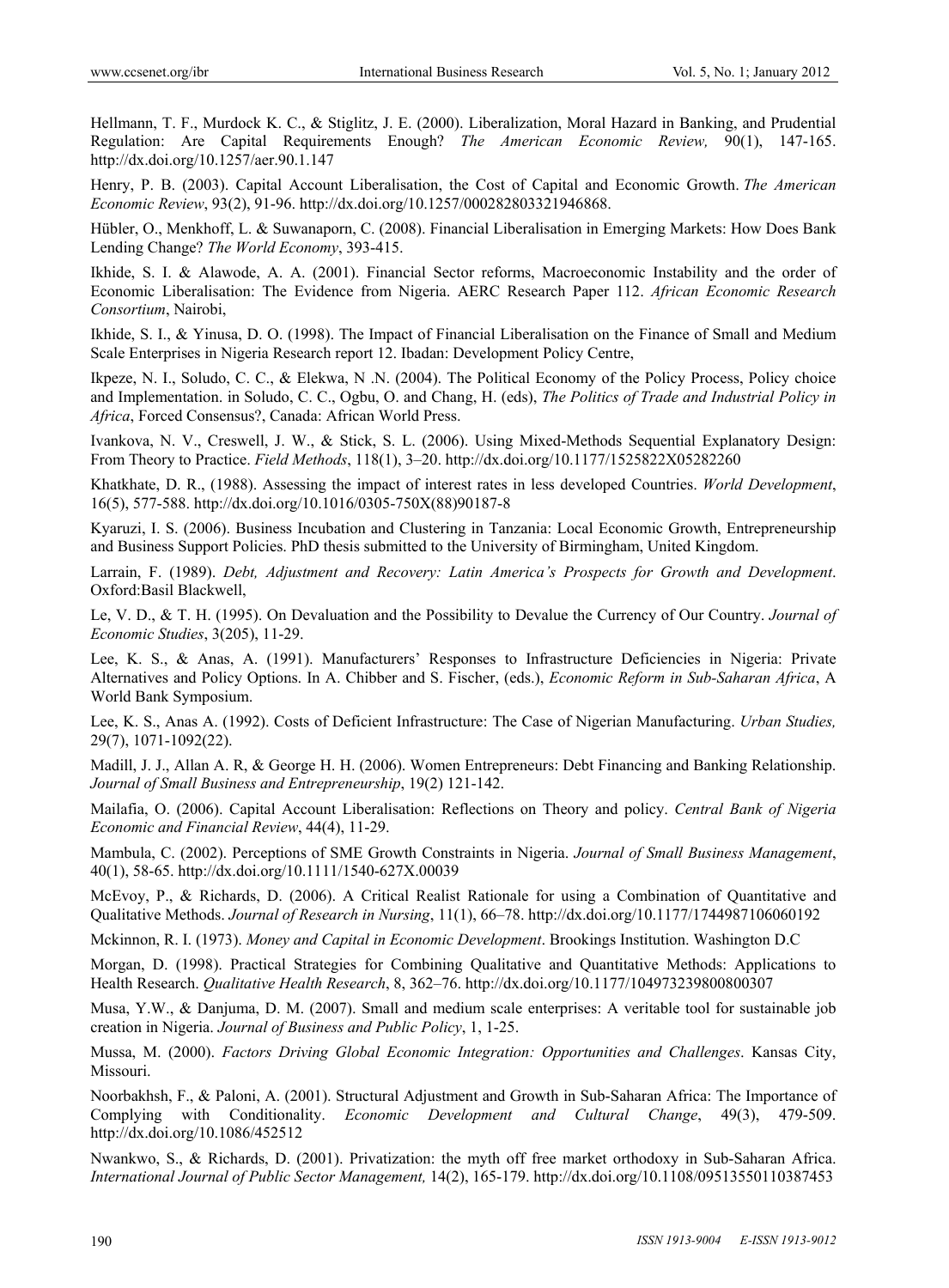Obadan, M.I. (2006). Globalization of Finance and the Challenge of National Financial Sector Development. *Journal of Asian Economics*, 17(2), 316-332. http://dx.doi.org/10.1016/j.asieco.2005.11.002

Obokoh, L. O. (2008a). Small and Medium Sized Enterprises Development under Trade Liberalisation: A Survey of Nigerian Experience. *International Journal of Business and Management*, 3(12), 92-101.

Obokoh, L. O. (2008b). Capital Account Liberalisation: Survey of SMEs Experience in Nigeria. 31<sup>st</sup> Institute for Small Business and Entrepreneurship Conference,  $5<sup>th</sup>$ -7<sup>th</sup> November, 2008, Belfast Northern Ireland.

Obokoh, L. O., & Ehiobuche, C. (2011). Globalisation of Finance: Analysis of the Impact of Exchange Rate Deregulation on Small and Medium Sized Enterprises Development in Nigeria. 56<sup>th</sup> International Council for Small Business (ICSB) World Conference in Stockholm, Sweden, June 15-18.

Okome, M. O. (1999). State and civil society in Nigeria in the era of structural adjustment program. [online] Available: http://www.icaap.org/iuicode?101.1.1.9. (November 17, 2005)

Olukoshi, A. (1996). Economic Crisis, Structural Adjustment and the Coping Strategies of Manufacturers in Kano, Nigeria. United Nations Research Institute for Social Development Discussion Paper 77.

Owualah, S.I., & Obokoh, L. O. (2008). Tackling Youth Restiveness in the Niger Delta Region of Nigeria through Entrepreneurship. *Journal of Enterprising Communities: People and Places in the Global Economy*, 2(2), 168-179. http://dx.doi.org/10.1108/17506200810879989

Pham, C. Q., & Nguyen, V. C. (1999). The Impact of Exchange Rate Changes on Balance of Payments in Vietnam Since1989. *Journal of Economics Studies*, 12(259), 3-21.

Porter, M. (1990). *The Competitive Advantage of Nations*, the Free Press, A Division of Macmillian, Inc. New York, NY.

Prasad, E., Rogoff, K.,Wei, S., & Kose M. A. (2003). Effects of Financial Globalization on Developing Countries: Some Empirical Evidence. Mimeograph, International Monetary Fund. Reinhart, C.M. (1995). Devaluation, Relative Prices, and International Trade Evidence from Developing Countries. *International Monetary Fund*, 42(2), 290-312.

Rodríguez, F., & Rodrik, D. (2000). Trade Policy and Economic Growth: A Sceptic's Guide to the Cross National Evidence. CEPR Discussion Paper No. 2143. London, Centre for Economic Policy Research.

Sachs, J. D., & Warner, A. (1995). Economic Reform and the Process of Global Integration. *Brookings Papers on Economic Activity*, 1, 1. http://dx.doi.org/10.2307/2534573

Schneider, B. (2000). Conference Report on Capital Account Liberalization: A Developing Country Perspective. Overseas Development Institute, London, June 21, 2000.

Shaw, E. (1973). Financial Deepening in Economic Development, New York: Oxford University Press. Siddiki, J. U. (2000). Demand for Money in Bangladesh: a Co-integration Analysis. *Applied Economics*, 32(15), 1977-1984(8).

Stiglitz, J. E. (1998). More Instruments and Broader Goals: Moving towards the Post-Washington Consensus. United Nations University. World Institute for Development Economics Research, Helsinki.

Stiglitz, J. E, Ocampo, J. A., Spiegel, S., Ffrench-Davis, R., & Nayyar, D. (2006). *Stability with Growth: Macroeconomics, Liberalisation, and Development.* New York: Oxford University Press.

Stiglitz, J. E. (2000). Capital Market Liberalisation, Economic Growth, and Stability. *World Development*, 28(6), 1075-1086. http://dx.doi.org/10.1016/S0305-750X(00)00006-1

Stiglitz, J. E. (2004). Capital-Market Liberalisation, Globalisation, and the IMF. *Oxford Review of Economic Policy*, 20(1), 57-71. http://dx.doi.org/10.1093/oxrep/grh004

Stiglitz, J. E., (2002). Capital Market Liberalization and Exchange Rates Regimes: Risk without Reward.

*The Annals of the American Academy*, 579, 219- 248.

Stiglitz, J.E., & Weiss, A. (1981). Credit Rationing in Markets with Imperfect Information. *The American Economic Review*, 71(3), 393-410.

Taylor, L. (1983). *Structuralist Macroeconomics: Applicable Models for the Third World*. New York: Basic Books.

Van Wijnbergen, S. (1982). Stagflationary Effects of Monetary Stabilization Policies: A Quantitative Analysis of South Korea. *Journal of Development Economics*, 10(2), 133-69. http://dx.doi.org/10.1016/0304-3878(82)90014-1

Van Wijnbergen, S. (1985). Macro-economic effects of changes in bank interest rates: Simulation results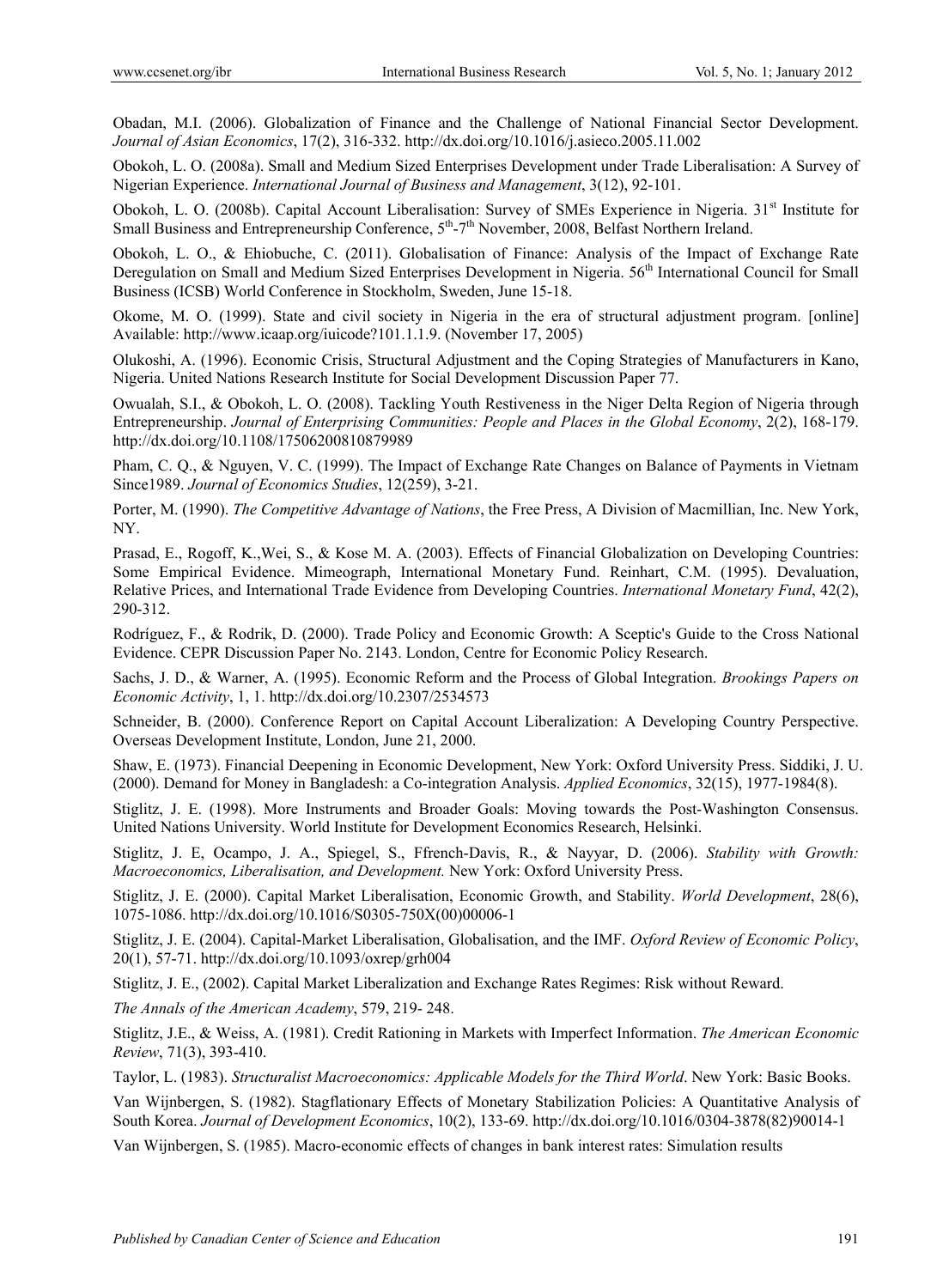for South Korea. *Journal of Development Economics*, 18(2-3), 541-554. http://dx.doi.org/10.1016/0304-3878(85)90072-0

Watson, J., & Everett, J. (1999). Small Business Failure Rates: Choice of Definition and Industry Effects. *International Small Business Journal*, 17(2), 31-48. http://dx.doi.org/10.1177/0266242699172002

Winters, L. A. (2004). Trade Liberalisation and Economic Performance: An Overview, *Economic Journal*, 114, 4-21. http://dx.doi.org/10.1111/j.0013-0133.2004.00185.x

Zhang, X. (2006). Financial Market Governance in Developing Countries: Getting Political Underpinnings Right. *Journal of Developing Societies*, 22(2), 169-196. http://dx.doi.org/10.1177/0169796X06065801

Table 1. Aggregate Asset, Profits, Computed ROI of 50 Sampled SMEs, Interest Rates, Inflation Rates, Naira Exchange Rate to One US\$ and the Rate of Naira Depreciation to One US\$

| Year | in<br>Asset | in<br>Profit | Return<br>on     | Interest |                | Inflation |                      | Rate of Naira   |
|------|-------------|--------------|------------------|----------|----------------|-----------|----------------------|-----------------|
|      | Naira       | Naira        | Investment (ROI) | Rate     | $(ROI)-(COC)=$ | Rate      | Naira                | Depreciation to |
|      | (N'000)     | (N'000)      | (in %)           | (COC)    | <b>MOS</b>     |           | <b>Exchange Rate</b> | One US\$        |
|      |             |              |                  |          | (in %)         |           | to One US\$          |                 |
| 1994 | Nil         | Nil          | Nil              | 21.00    | Nil            | 57.00     | 21.87                | (0.82)          |
| 1995 | 112292      | 20212.56     | 18.0             | 20.18    | (2.18)         | 73.10     | 81.02                | 270.46          |
| 1996 | 168438      | 37056.36     | 22.0             | 19.74    | 2.26           | 29.10     | 81.25                | 0.28            |
| 1997 | 286345      | 71586.25     | 25.0             | 13.54    | 11.75          | 8.50      | 81.65                | 0.50            |
| 1998 | 314665      | 61359.68     | 19.5             | 18.29    | 1.21           | 10.00     | 83.81                | 2.65            |
| 1999 | 349628      | 82512.21     | 23.6             | 21.32    | 2.28           | 6.60      | 92.34                | 10.18           |
| 2000 | 371945      | 76620.67     | 20.6             | 17.98    | 2.62           | 6.90      | 100.8                | 9.16            |
| 2001 | 383449      | 71704.96     | 18.7             | 18.29    | 0.41           | 18.90     | 111.7                | 10.81           |
| 2002 | 473394      | 79056.80     | 16.7             | 20.48    | (3.78)         | 12.90     | 126.26               | 13.03           |
| 2003 | 537948      | 123728.04    | 23.0             | 21.16    | 1.81           | 14.00     | 134.04               | 6.16            |
| 2004 | 645537      | 116196.66    | 18.0             | 19.47    | (1.47)         | 19.40     | 134.73               | 0.52            |
| 2005 | 694755      | 154930.37    | 22.3             | 20.00    | 2.30           | 17.90     | 145.82               | 8.23            |
| 2006 | 771951      | 186040.19    | 24.1             | 18.70    | 5.40           | 12.60     | 148.46               | 1.81            |

Source: CBN Statistical Bulletin 2006 and computation from Semi-structured interview data

| Table 2. Showing Aggregate Asset, Profits, Computed ROI of 25 Sampled SMEs*, Interest Rates, Inflation Rates, |
|---------------------------------------------------------------------------------------------------------------|
| Naira Exchange Rate to One US\$ and the Rate of Naira Depreciation to One US\$                                |

| Year | Asset in  | Profit in | Return on  | Interest |                | Inflation |                      | Rate of Naira   |
|------|-----------|-----------|------------|----------|----------------|-----------|----------------------|-----------------|
|      | Naira     | Naira     | Investment | Rate     | $(ROI)-(COB)=$ | Rate      | Naira                | Depreciation to |
|      | (N'000)   | (N'000)   | (ROI)      | (COB)    | <b>MOS</b>     |           | <b>Exchange Rate</b> | One US\$        |
|      |           |           | (in %)     |          | (in %)         |           | to One US\$          |                 |
| 1994 | Nil       | Nil       | Nil        | 21.00    | Nil            | 57.00     | 21.87                | (0.82)          |
| 1995 | 67375.20  | 13475.04  | 20         | 20.18    | (0.18)         | 73.10     | 81.02                | 270.46          |
| 1996 | 104431.60 | 24541.42  | 23.5       | 19.74    | 3.76           | 29.10     | 81.25                | 0.28            |
| 1997 | 183260.80 | 49480.42  | 27         | 13.54    | 13.46          | 8.50      | 81.65                | 0.50            |
| 1998 | 191945.70 | 40308.59  | 21         | 18.29    | 2.71           | 10.00     | 83.81                | 2.65            |
| 1999 | 216769.40 | 52024.65  | 24         | 21.32    | 2.68           | 6.60      | 92.34                | 10.18           |
| 2000 | 230605.90 | 49810.87  | 21.6       | 17.98    | 3.62           | 6.90      | 100.8                | 9.16            |
| 2001 | 239676.40 | 47935.29  | 20         | 18.29    | 1.71           | 18.90     | 111.7                | 10.81           |
| 2002 | 284036.40 | 51694.62  | 18.2       | 20.48    | (2.28)         | 12.90     | 126.26               | 13.03           |
| 2003 | 344286.70 | 86071.68  | 25         | 21.16    | 3.84           | 14.00     | 134.04               | 6.16            |
| 2004 | 413143.70 | 86760.17  | 21         | 19.47    | 1.53           | 19.40     | 134.73               | 0.52            |
| 2005 | 437695.70 | 105047.00 | 24         | 20.00    | 4.00           | 17.90     | 145.82               | 8.23            |
| 2006 | 501768.20 | 130459.70 | 26         | 18.70    | 7.3            | 12.60     | 148.46               | 1.81            |

Source: CBN Statistical Bulletin 2006 and computation from interview data

\*25 from the 50 SMEs that partly finance their operation from owners' funds and retained profits